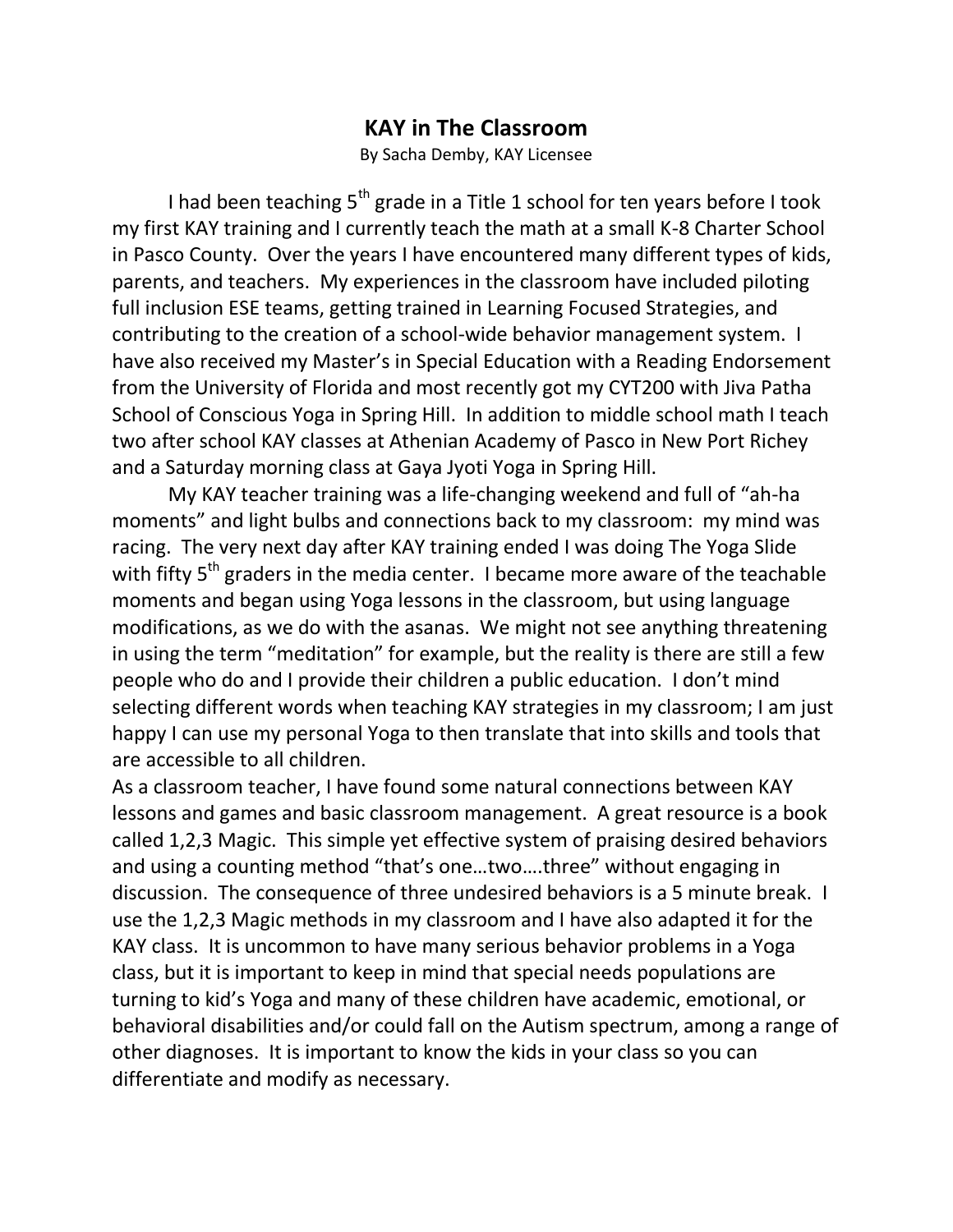Although kids Yoga is about moving, breathing, jumping, and playing it is important to follow the outline of a KAY lesson to provide the consistency that many children want and need. It isn't only being taught to the children, but mindfulness is modeled and demonstrated throughout the class from the placement of shoes and backpacks at the start to rolling up the mats at the end. The use of the talking stick teaches and gently enforces active listening skills and can easily be turned into a learning focus itself. This manual has so many wonderful ideas and examples you will never run out of ways to keep your class engaged. KAY activities and games can be used in any setting where an adult needs to maintain control and composure, which can be challenging at times.

Mornings are generally when important subjects like reading are taught in the elementary schools. This is usually a good thing for most kids, but a common side effect among some commonly prescribed ADHD medications is drowsiness. Once they are awake, however, the child is usually more focused and ready to learn. Doing a couple Sun Salutations at the start of every day energizes the mind and body and it also serves as a way to set the intentions of the day and can "set the stage" for learning. If space is limited, a modified chair Yoga Salutation could be substituted and get the same effect.

Many guided reading books are about animals or have characters that could easily be turned into Yoga poses. There are opportunities to make Reader's Theater come to life in a new, fresh way that gets kids moving and stretching and breathing. Thinking creatively with math can also get kids to their feet. Yoga poses are full of angles and sides; having kids physically act out definitions for math vocabulary will have a profound impact on their understanding of the word. Poses are simple to use during whole group or small group lessons once you start looking at text and content through a Yoga lens.

Transitions can be a teacher's nightmare or best friend. If transitions between subjects and classes like PE, Art, and Music were planned out like a minimini-lesson, things would go smoother and more time would be spent during lessons and less time in refocusing a group of kids. When closing out one lesson and making the physical move to line up at the door, kids could be given a physical task to accomplish while lining up at the door. If your school has specials "a la cart" you could have a second seating chart so they still have a change of scenery and movement. Kids could do a Warrior Walk to the door, get in a Mindful Line by lining up in height order without talking (and having to re-start when someone does). Plan for this to take a few minutes while they are learning how to work together, make sure to give the assignment more than once so they